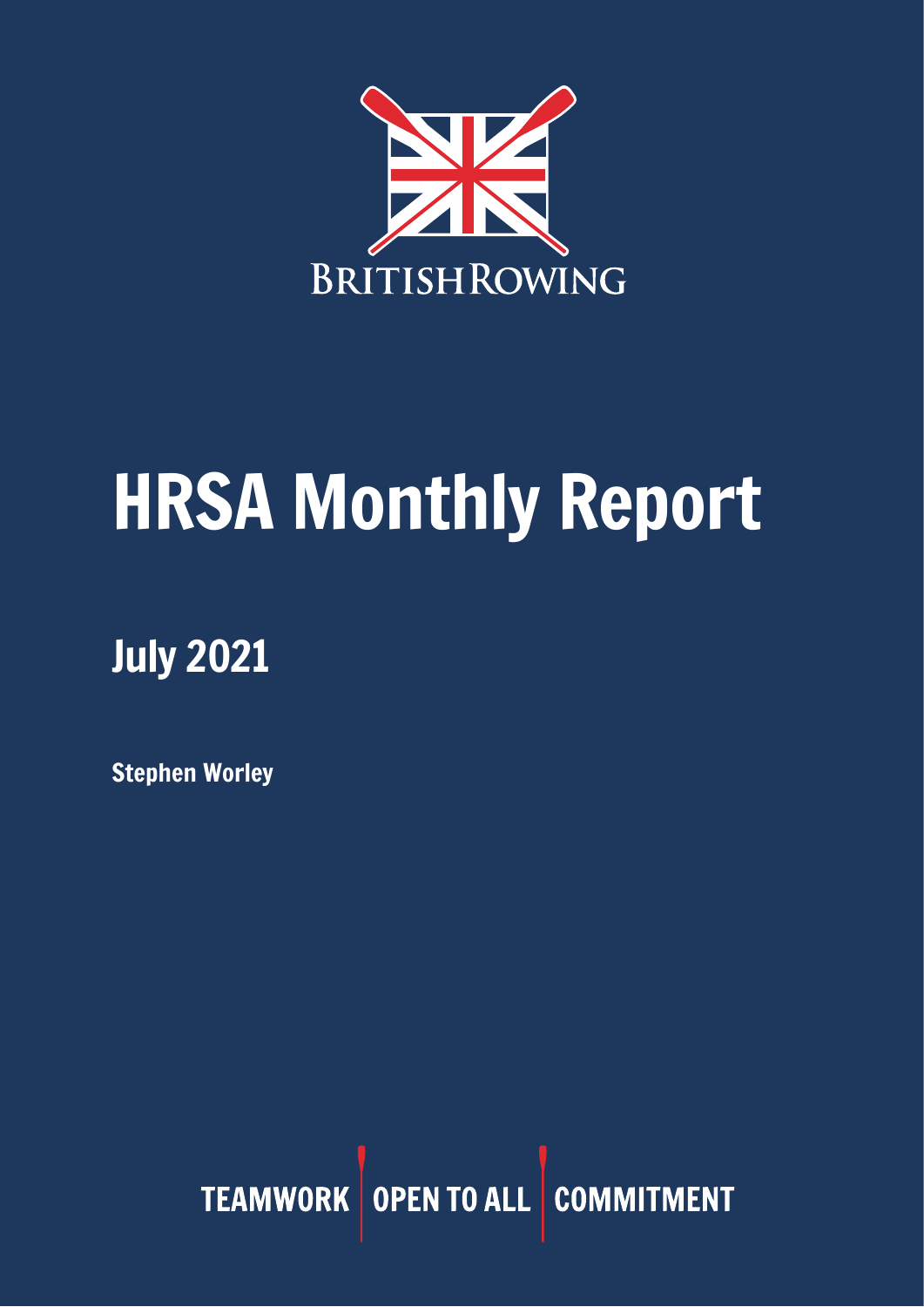## Rowing – Everyone's Sport

*"Now is the time to celebrate the variety that rowing can offer and the diversity of rower that we can attract. From urban indoor rowing to touring winding rivers and from battling the waves on the coast to racing six-abreast on a multi-lane course – rowing has something for everyone. As we look to grow our sport, we must embrace the opportunity this gives us to open our sport to the widest possible group of people: removing barriers and welcoming change."* This text is taken from our CEO's introduction to our new strategic vision for rowing, [here.](https://www.britishrowing.org/2021/07/rowing-everyones-sport/)

Clearly rowing has something for everyone but, if we apply our current guidance rigidly then not everyone can access all of rowing. Not everyone can swim, and this is a barrier that we will have to work together to remove. I would like to hint at a solution, but first I would like to explain the concerns. The key points are:

- Many people cannot swim
- How do we define our current swimming expectations?
- How can lifejackets and buoyancy aids help?
- How well do rowers really need to swim?
- What do other sports do?
- What comes next?

#### **Many people cannot swim.**

A simple internet search reveals the following:-

*The latest figures show 14.2 million – one in three of the adult population in England (31%) – cannot swim one length of a 25m pool. [here,](https://www.swimming.org/swimengland/one-three-adults-cannot-swim/)* (published in October 2019).

The situation now is not likely to have improved due to the closure of swimming pools during lockdown.

Swimming is in the National Curriculum, there is more information [here.](https://www.gov.uk/government/publications/national-curriculum-in-england-physical-education-programmes-of-study/national-curriculum-in-england-physical-education-programmes-of-study) This includes the following:-

*All schools must provide swimming instruction either in key stage 1 or key stage 2.* Key Stage 2 is age 7 to 11.

*In particular, pupils should be taught to:*

- *swim competently, confidently and proficiently over a distance of at least 25 metres*
- *use a range of strokes effectively [for example, front crawl, backstroke and breaststroke]*
- *perform safe self-rescue in different water-based situations*

Having discussed this with a colleague who was a swimming teacher, we are not confident that this really happens as it should. It takes time and effort to transport children to and from a swimming pool. In inner cities, schools may not have their own pools. As children grow up, they may not continue to swim, this may depend on how much time and money their parents have to support this activity. The closure of schools and pools during lockdown has not helped.

There is further information [here;](https://www.totalswimming.co.uk/news-asa-reveals-1-in-3-children-cant-swim-when-leaving-primary-schools) this says that "*A Third of UK Children Unable to Swim as Parents Struggle with Time and Money to Teach Them*" (dated 2017 - again pre-lockdown).

Research in the USA shows that 80% of people say that they can swim but only about 56% actually can. It says [here](https://www.wrcbtv.com/story/25566393/more-than-half-of-americans-cant-swim-well-enough-to-save-themselves-can-you) that "*Nearly half of adults can't swim well enough to save themselves".*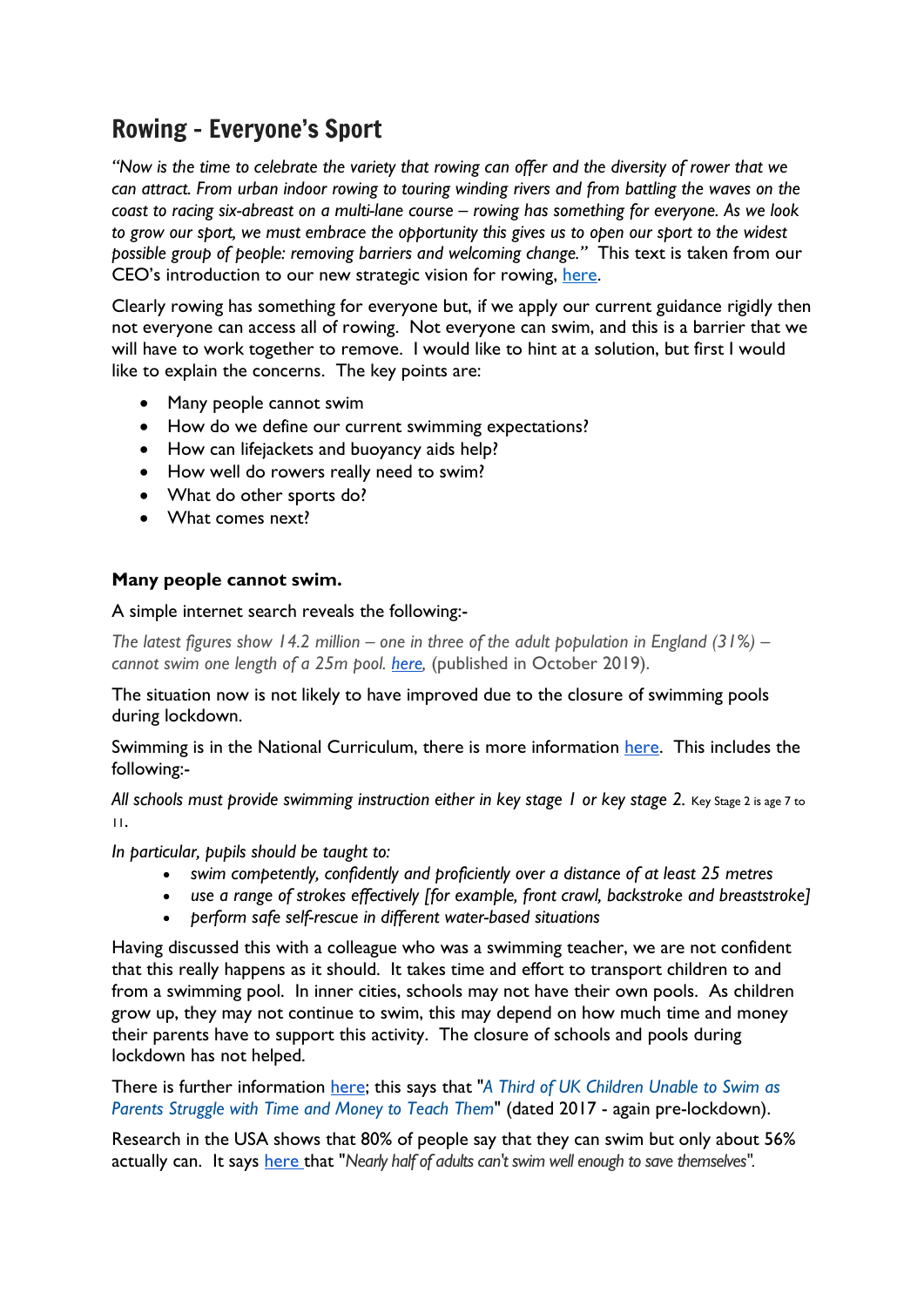Fear of the water is a common obstacle in learning to swim, as explained [here.](https://weaquatics.com/blog/obstacles-to-starting-adult-swim-lessons-how-to-overcome-them/) There are techniques to overcome this, as explained [here.](https://www.swimming.org/learntoswim/tips-to-help-overcome-a-fear-of-swimming/)

#### **How do we define our current swimming expectations?**

The "expectation" in section 3.6 of [RowSafe](https://www.britishrowing.org/wp-content/uploads/2021/04/2021-RowSafe.pdf) is:-

*Ideally, everyone taking part in rowing should be able to:*

- *Swim at least 50 metres in light clothing (rowing kit).*
- *Tread water for at least two minutes.*
- *Swim under water for at least five metres.*

*However, these times and distances could be extended so that they are appropriate to the venue where rowing takes place.* 

This is not consistent with our idea that rowing is for everyone.

#### **How can lifejackets and buoyancy aids help?**

RowSafe also advises that lifejackets and buoyancy aids are made available to all rowers and are worn by non-swimmers. We could:-

- start with all new rowers wearing buoyancy aids, they may not tolerate this for long when they see "proper" rowers not wearing them
- use the time that this buys to help them develop:
	- o confidence in the water so that they do not panic
		- $\circ$  ideally the ability to swim but at least the ability to float
		- o what to do in the event of a capsize (see online training in Row How)

Requiring non-swimmers to wear lifejackets is divisive and may deter new rowers.

#### **How well do rowers really need to swim?**

We often say that:-

- rowing is a sport that takes place on the water and not in the water
- we want rowers to be able to swim but we do not want them to have to swim
- if they enter the water then they should keep hold of their boat, it becomes their liferaft
- they should stay with the boat and climb onto, or back into, the boat if they can or wait to be rescued

It is worth noting that the RNLI ["Respect](https://rnli.org/safety/respect-the-water) the Water" campaign tells people, "if you fall into deep water then do not try to swim, just float".

If we can provide "confidence in the water training" so that people do not panic but float and keep hold of their boat, then that may be sufficient.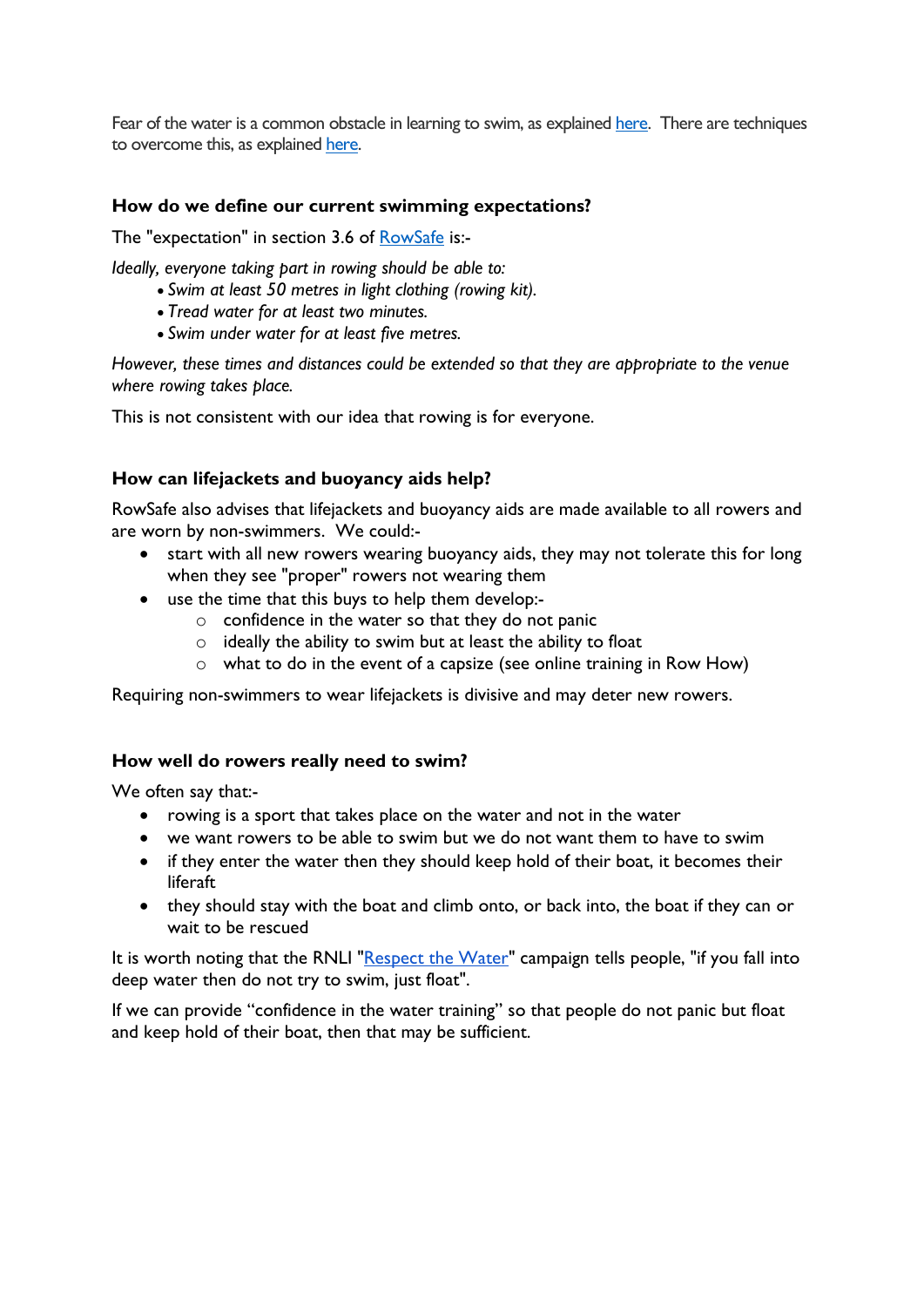## **What do other sports do?**

I checked with a colleague at British Canoeing. He tells me that there is a requirement to wear a buoyancy aid and the fact that beginners are in formalised sessions are under the direct supervision of a coach, means that there is not an absolute requirement to swim. Their stated position is:-

 *1.3 Water confidence When starting in paddlesport the ability to swim is desirable but not essential. In a coached or supervised session, non-swimming participants should be confident in the* water, not panic and be able to follow instructions in the event of a capsize. The ability to swim is *important when paddling in non-sheltered water.* 

However once canoeists move away from beginner training and into different more challenging environments or events, that requirement can change quite sharply to a requirement to swim.

We should check with the NGBs of other "on-water" sports.

## **What comes next?**

The suggestion that the ability to swim is not essential for rowers providing they can stay calm in the water, float, and stay with their boat has been raised with the National Rowing Safety Committee and there was general agreement that this could be acceptable. This idea is radical and would benefit from wider discussion. There may be other ways in which we can make rowing safe for non-swimmers. Please feel suggest any that you can think of ( write to [safety@britishrowing.org](mailto:safety@britishrowing.org)).

Please be positive and do not suggest that we ask all new rowers to sign a declaration that they can swim or that they will accept the risks. We are trying to find a way make rowing safe for new rowers and help make Rowing Everyone's Sport.

## Incidents in July

## **Rower rescues child**

There was an incident in a coastal race close to the beach in which a blade made contact with a Stand Up Paddleboard, or the person on it. This resulted in a mother and child entering the water. The rower, who is a qualified Lifesaver left her boat and entered the water and rescue the child (who did not have a buoyancy aid) and place the child on the Paddleboard She also assisted the mother. I wrote to the rower to congratulate her on her prompt, skilful and effective action.

## **Lightning**

There were two incidents involving the threat of lightning.

- A rower went afloat less than 30 minutes after a storm had passed and was told by a ranger to return to the landing stage. He did so and got off the water.
- Lightning caused crews to be evacuated from the water during a regatta. One crew came and sheltered in another club's clubhouse as their own was 3km downstream.

Please remember [the 30:30 rule;](https://www.rospa.com/leisure-safety/advice/lightning) this states that if the flash to bang is 30 seconds or less, then seek shelter. Stay inside until 30 minutes after the last clap of thunder.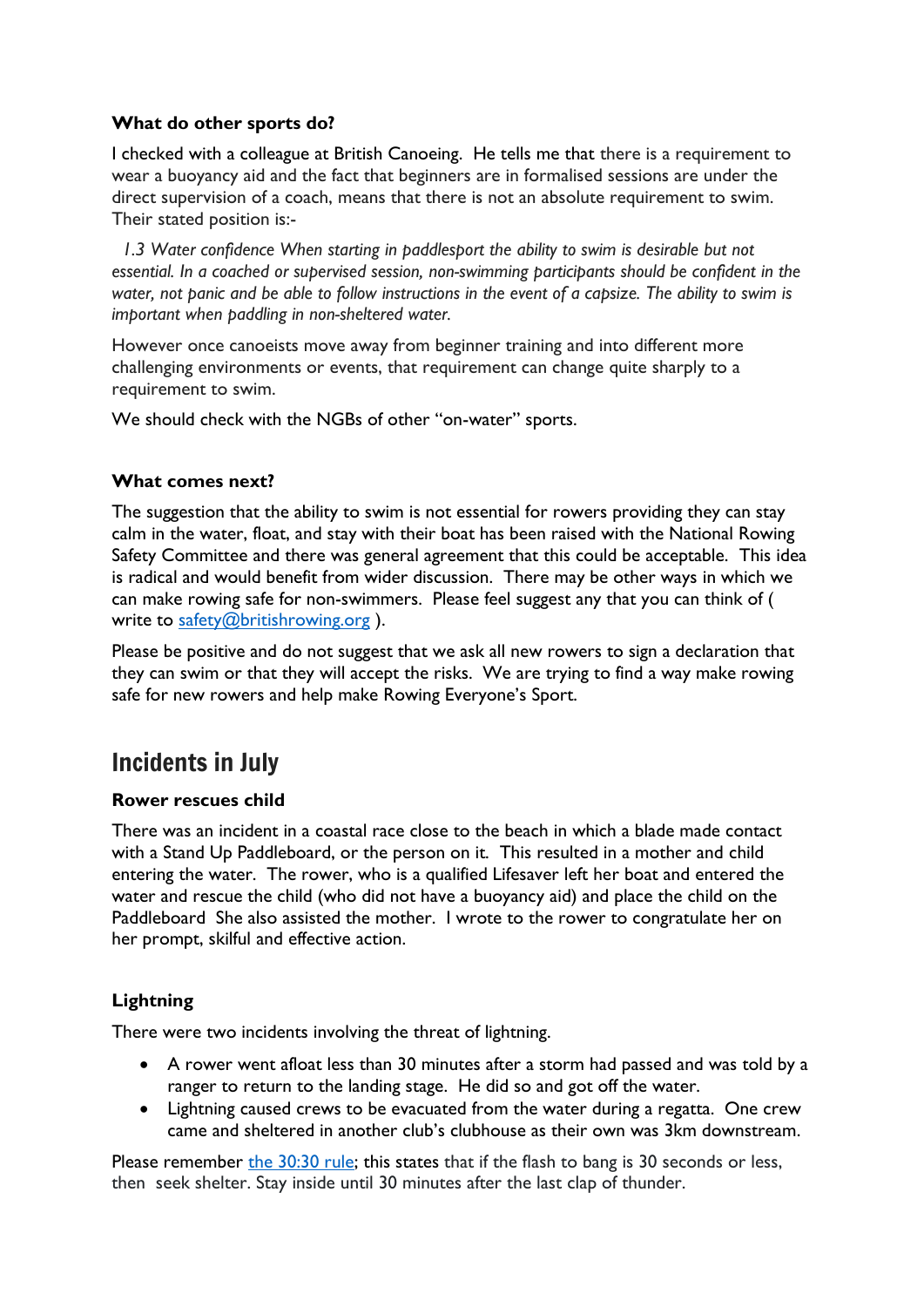## **Backstays protect again**

There were several incidents in which backstays were damaged thereby absorbing some of the energy that could otherwise cause injuries to rowers. These include:-

- a head on collision between a 4x and a 4- that is reported to be on the wrong side of the river,
- a head on collision between two 4xs, even though they both tried to do emergency stops
- a head on collision between a 1x and a 2- that was reported to be cutting a corner on the wrong side of the river.

Please ensure that backstays are fitted at least to the forward rigger on each side of all boats bigger that 1xs. They will not reduce the probability of a collision, but they do reduce the severity of harm should one occur.

## **Injuries caused by off the water incidents**

Most incidents occur on the water but there were several incidents with serious consequences that occurred when not rowing; these include:-

- A rower slipped on a pool of water on the boathouse floor while racking a boat. She unfortunately fell heavily and sustained a fracture of the radial notch between the Radial and Ulna bones in her left elbow. She was in a high degree of discomfort and went to the Fracture clinic. She also bruised her S5 joint and coccyx at the base of her spine when she fell.
- A junior rower became distracted when using a winch to lower a launch into the water, became distracted, let go of the handle and it rotated and hit her fingers. She was not badly injured.
- A rower caught their arm in the Empacher slot when turning a boat resulting in a deep cut.
- A rower caught his foot when stepping in and out of car tyres when circuit training and fell on his wrist. This resulted in a fractured wrist and his am will be in a splint for about four weeks.



- A volunteer received a blow to the head from a metal bar when lifting a heavy course marker buoy. This caused a gash to his head.
- A rower tripped on a mooring eye on the edge of a pontoon and fell into the water.
- A club member slipped and lacerated her leg on a broken clay pipe While clearing vegetation from the riverbank. She was lodged in vegetation 2m above the river until rescued by emergency services accessing from the river. Hospital treatment included repair of a head of the calf muscle, split skin graft and skin repair.

Please be aware that there many ways rowers can be harmed and take care to identify and manage the all the hazards.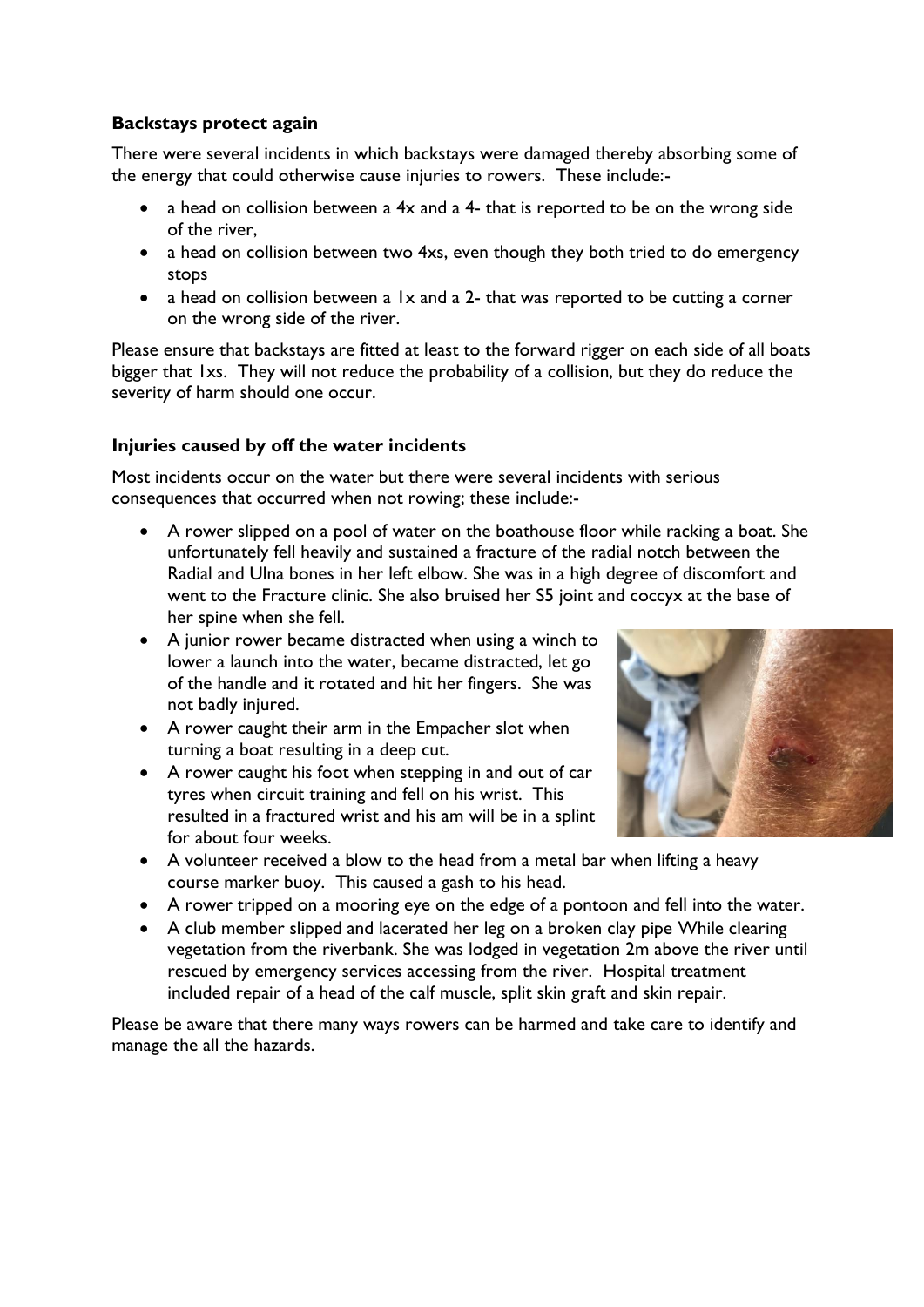### **Interactions with Motorboats**

At this time of year, we expect there to be incidents involving motor vessels. There were several in July including:-

- A sculler's blade hit the stern of a motorboat that crossed the river so as to be on the correct side. The scull came out of the gate and the sculler capsized.
- A commercial motor vessel passed a group of scullers at excessive speed and with excessive wash.
- A 1x was involved in a near miss with a launch travelling in the opposite direction on the wrong side of the river. The 1x was tucked well in to the bank.
- A 2- was forced to stop to avoid a collision with a motorboat that was travelling at excessive speed in the centre of the navigation channel.
- A motorboat that was not associated with the regatta collided with a 2x causing a blade to hit a rower's arms and ribs resulting in nerve damage.



Please be careful around motorboats and do not expect their drivers to display the levels of consideration, skill and knowledge that we would expect of fellow rowers.

## **Interactions with Geese**

There were two reports where rowers suffered harm due to interactions with geese, as follows:-

• A crew was doing a 2k piece when it hit a flock of geese; this caused an oar handle to hit a rower's kneecap with some force. The rower was able to continue but was in pain on the pontoon and struggled to put weight on the leg.

A rower was about to get into a boat on a landing stage, had removed their shoes and tripped and fell into the boat when trying to avoid goose poo.

## Rower Development Guide

The new version of the Rower Development guide will make use of quizzes to impart knowledge and reinforce learning. There was a request for Rowing Safety related quiz questions. Copies of the quizzes published in these reports during lockdown were provided. It is expected that more will be needed to cover further safety topics.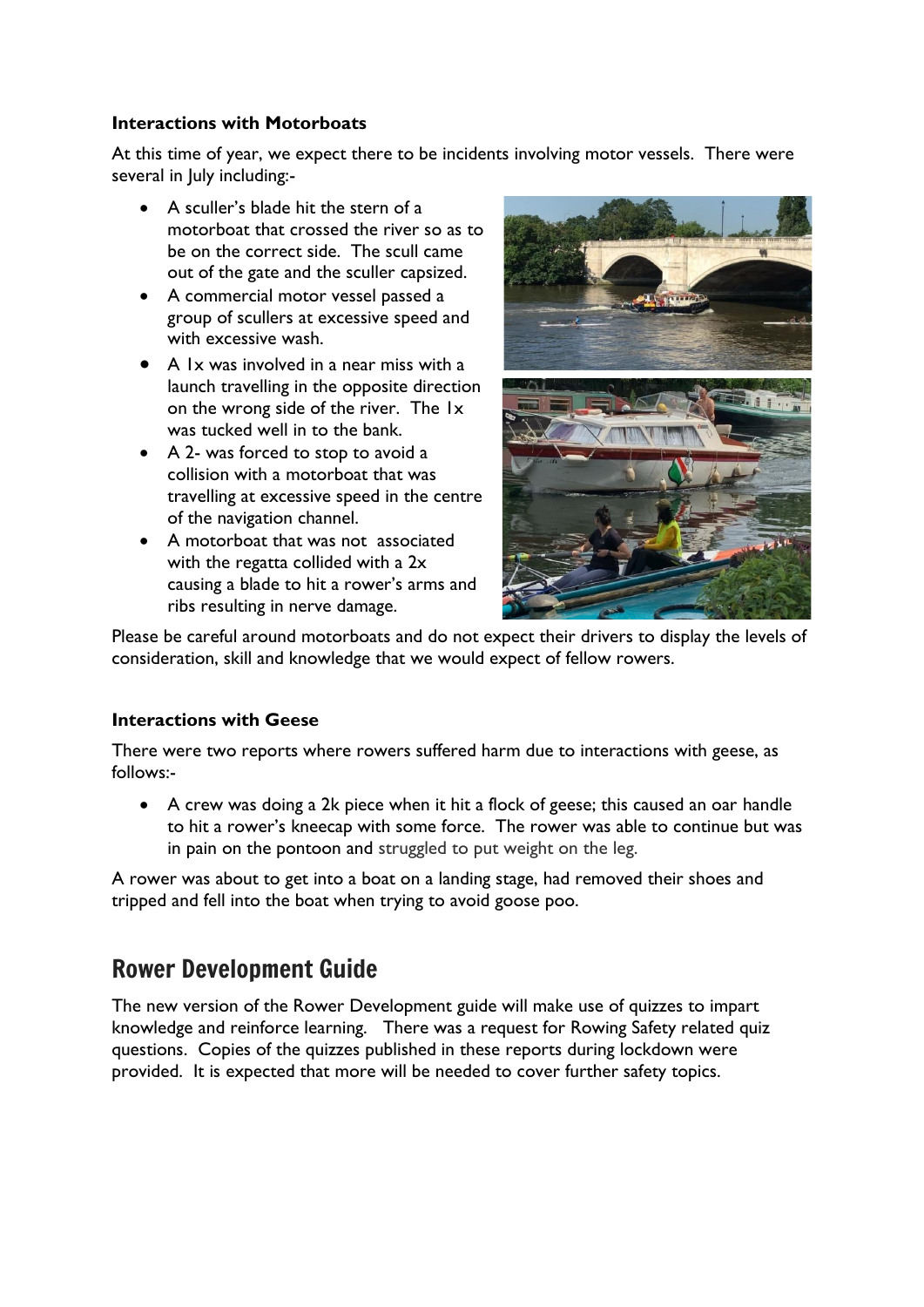## Safety Alert – Get help to buy your own AED

This Safety Alert has been issued and a copy is included with this report.

**Time** is the critical issue in the use of a defibrillator, delay can be fatal. Your club may have one nearby but, in the time, it takes to fetch it, the chances of it being effective reduce dramatically. It is best for each club to have its own. We have had three reported incidents in the last few years where rowers collapsed after indoor rowing. In two cases there was some delay in retrieving an AED (the publicly available AEDs were some distance away) the rowers subsequently died. In a third case the AED was nearby, and the rower survived.

The Safety Alert explains how the **London Hearts charity can provide financial support and** advice to make it easy for a club to acquire an AED at low cost. AEDs save lives, in my view every club should have one. Even my little club in Somerset is going to buy one.

## Do AEDs really work?

There was a question in response to the Safety Alert on the effectiveness of AEDs and a suggestion that it is better to spend money on CPR training.

It was explained that I have been promoting CPR training, the RSUK [Lifesaver](https://www.resus.org.uk/public-resource/how-we-save-lives/lifesaver-learning#:~:text=Lifesaver%20is%20a%20collaboration%20between%20Resuscitation%20Council%20UK,a%20cast%20which%20includes%20Star%20Wars%E2%80%99%20Daisy%20Ridley.) App, for some time. UK Coaching has something similar [here.](https://www.ukcoaching.org/courses/elearning-courses/sudden-cardiac-arrest) We have a Safety Alert on CPR [here,](https://www.britishrowing.org/wp-content/uploads/2016/07/Safety-Alert-Staying-Alive-FINAL.pdf) and one on what to do if someone collapses afloat [here.](https://www.britishrowing.org/wp-content/uploads/2019/02/Safety-Alert-What-to-do-if-a-rower-collapses-in-a-boat.pdf) In recent years we have had two rowers collapse during club outings on the same stretch of river; one was resuscitated with the aid of an AED, the other, unfortunately, died.

Information was also provided about rowing incidents where CPR and AEDs were used. This is reproduced in Appendix 1.

It is the combination of chest compressions and AED that produces success not AED alone. So, it is essential to deliver good chest compressions until an AED can be sourced."

It is difficult to draw valid conclusions from a few examples, but I feel that:-

- prompt, good quality CPR, preferably in relays, buys time
- the early availability and use of an AED can save lives
- delay kills

There was also a comment about club members not knowing where their AED was and how to use it. The response was please understand that there is a lot of CPR training on the internet for free; I have referenced some of it above (and elsewhere in this report). I believe that some organisations will deliver face to face training at a club at no cost. Cost is not an issue and any money spent on acquiring an AED should not detract from CPR training, it should enhance it because it makes the CPR more relevant. London Hearts provides free training in the use of an AED, and I expect that this includes an element of CPR training.

My recommendation is that after the season ends and the nights draw in, your club should provide CPR and AED training to its members. Let them get their hands on the machine and find out how to use it. Show them videos. Encourage them to use some of the interactive training aids. To put this in basic, simple, terms; get the club to put more energy and effort into looking after its members (and others).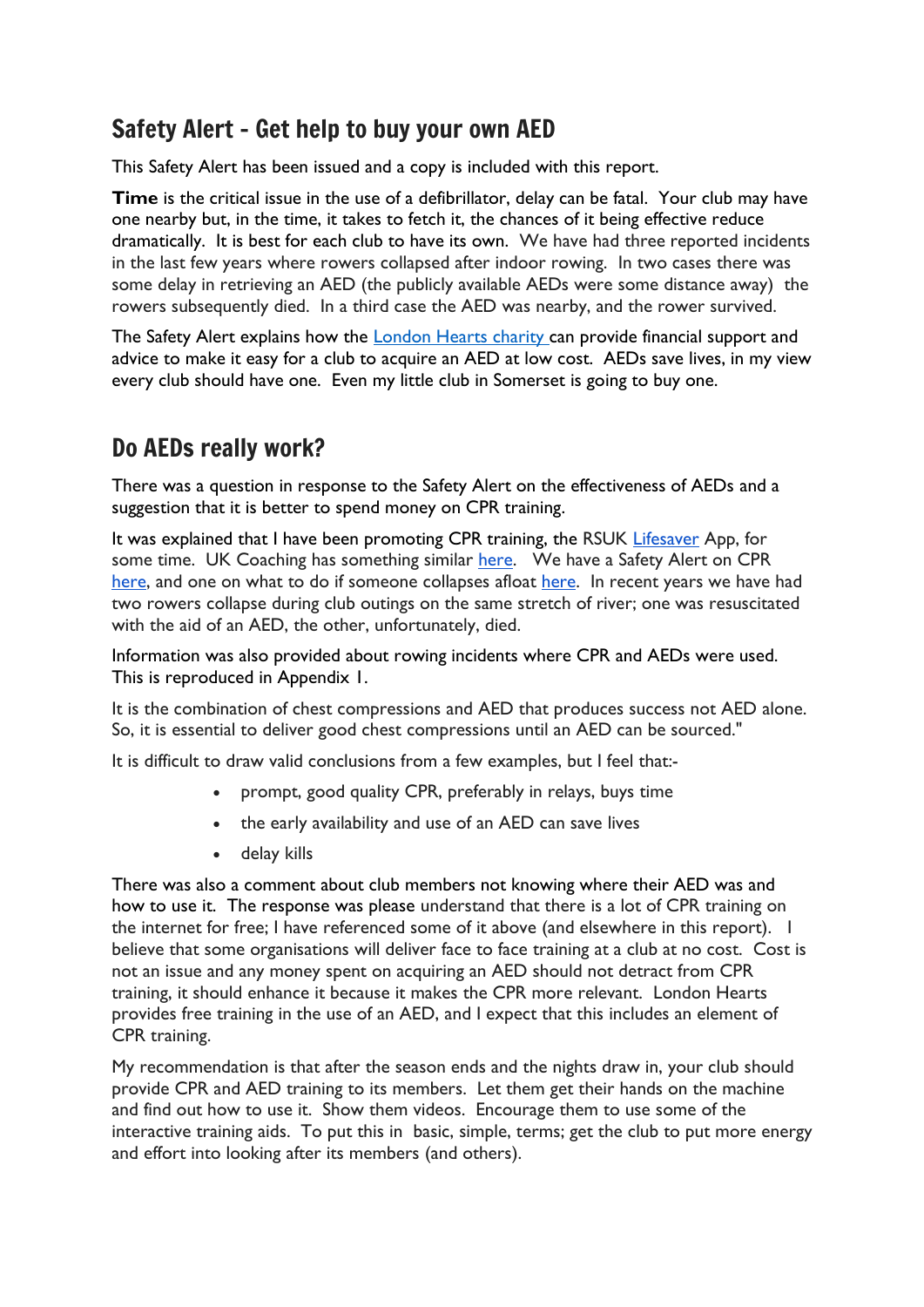## Rowing Specific First Aid and Defibrillators

There was a question about how best to approach essential first aid training and water safety with a view to getting people comfortable with how to handle various elements of basic, essential lifesaving first aid. The club has also begun work to create resources on where the nearest accessible defibrillators are as they can be some distance from their own club when rowing.

The response was that there are many videos on the St John's and Red Cross websites and much more information on the internet.

Topics particularly relevant to rowing include:-

- CPR (see [here\)](https://www.resus.org.uk/public-resource/how-we-save-lives/lifesaver-learning/lifesaver)
- how to use an AED (see [here\)](https://www.sja.org.uk/get-advice/first-aid-advice/how-to/how-to-use-a-defibrillator/)
- concussion (see [here\)](https://www.sja.org.uk/get-advice/first-aid-advice/head-injuries/adult-head-injury/)
- hypothermia (good training on Row How [here\)](https://www.rowhow.org/course/view.php?id=165)
- fainting (see [here\)](https://www.sja.org.uk/get-advice/first-aid-advice/unresponsive-casualty/fainting/)
- primary survey [here](https://www.sja.org.uk/get-advice/first-aid-advice/how-to/how-to-do-the-primary-survey/)
- Weil's disease (symptoms and what to do this is rare, there is a Safety Alert [here\)](https://www.britishrowing.org/wp-content/uploads/2018/11/Safety-Alert-Weils-disease.pdf)
- control of bleeding (see [here\)](https://www.sja.org.uk/get-advice/first-aid-advice/bleeding/severe-bleeding/)
- asthma response (see [here\)](https://www.sja.org.uk/get-advice/first-aid-advice/asthma-attack/)
- epilepsy response (see [here\)](https://www.sja.org.uk/get-advice/first-aid-advice/seizures/seizures-in-adults/)

There are some topics covered in Safety Alerts, the archive is [here,](https://www.britishrowing.org/knowledge/safety/safety-alert-archive/) and Chapter 8 of [RowSafe](https://www.britishrowing.org/about-us/policies-guidance/rowsafe/) deals with Health and contains some information on First Aid.

The rowing clubs in one area of your region have worked together to coordinate access of all clubs to everyone else's AEDs. I understand that they all know where the nearest AED is wherever they are in the area. This should not be too difficult to replicate this in your area or other areas in the region.

## Newsletter article - Look for, and after, others

Some weeks ago, I wrote an article for the British Rowing Newsletter. It is reproduced below just in case you missed it.

## *Look for, and after, others.*

*Imagine; there you are, having fun afloat, or trying to better your personal best. Remember that you may not be alone. Remember that there may be paddleboarders, or kayakers, or wild swimmers ahead.*

*Just because you have the fastest boat around, that does give you any priority. It actually means that you should take extra care.*

*Please keep a good lookout ahead. If that means that you have to ask your bow rower to look ahead then do it. If you are a cox, then do not hide behind the "cox's blind spot" excuse. Check ahead at bends and other opportunities. If you still can't see what is there, then lean to one side then the other. If that does not work then stop, it is not safe for you to continue!*

*Please remember that paddleboarders, kayakers and swimmers are people too, and keep them safe.*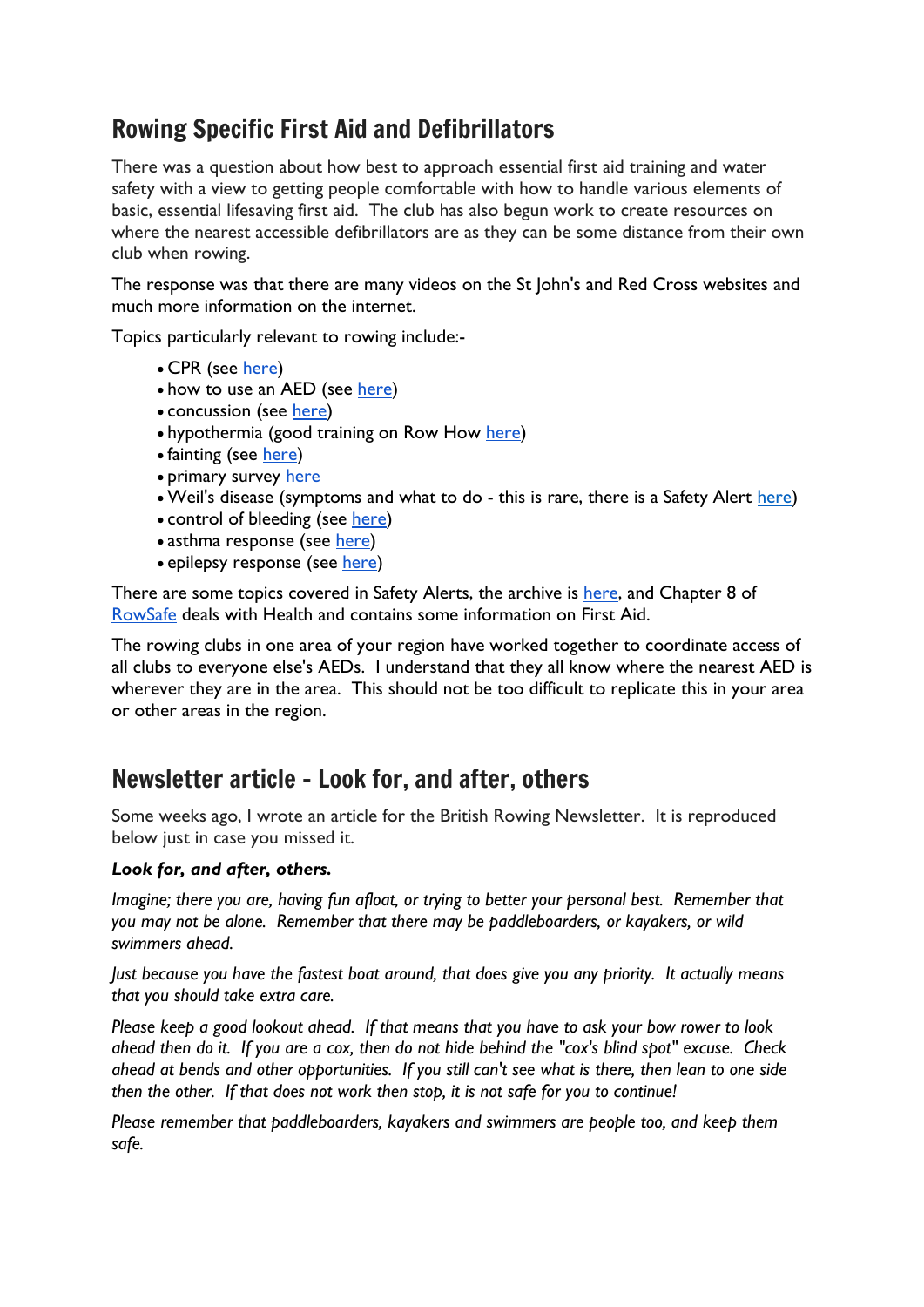## Collision Avoidance Posters

I was asked whether British Rowing had any posters promoting collision avoidance and keeping a good lookout that could be used around a club.

The response was that we use the posters produced by the Port of London Authority and the Thames Regional Rowing Council. These can be found [here](https://pla.co.uk/Safety/SMS/The-LOOKOUT-Campaign) and are shown below. There is also a Collision Avoidance video on the British Rowing website [here.](https://www.britishrowing.org/knowledge/safety/collision-avoidance/)



## Epilepsy and Return to Rowing

A club asked for advice on the return to rowing of a rower who has had three seizures within minutes of waking in the morning. She is now on medication and has not had another seizure in the last six months.

The [Guidance from the British Rowing Medical Panel on Rowing and Epilepsy](https://www.britishrowing.org/knowledge/safety/health-and-fitness/rowing-and-epilepsy/) advises that "*where there is significant risk of further seizures, rowers should not be allowed on the water, except where there is a special individualised risk assessment of the individual and the event.*"

The response was that it would be helpful if there was an indication from her treating physician (presumably her neurological consultant) that the probability of a further seizure is very low, and it would be safe for her to row. It would also help to know whether your rower has any indications that she is about to have a seizure in time for her to reach a place of safety or be protected by members of her crew.

I understand that people who suffer seizures tend to exhale more than normal and become negatively buoyant. They are not in control of their breathing. Having a seizure when rowing in a crew boat should be less harmful provided the other people in the boat, both in front of and behind her, are aware of the issue and able to support her.

The Honorary Medical Adviser concurred and added "*In essence what the rower should provide is a letter from the doctor managing her seizures saying that there is a very low risk of further seizures during rowing as this initial episode was an early morning episode; that she is now on medication and has not had a seizure since; that he/she is happy for this rower to return to rowing*."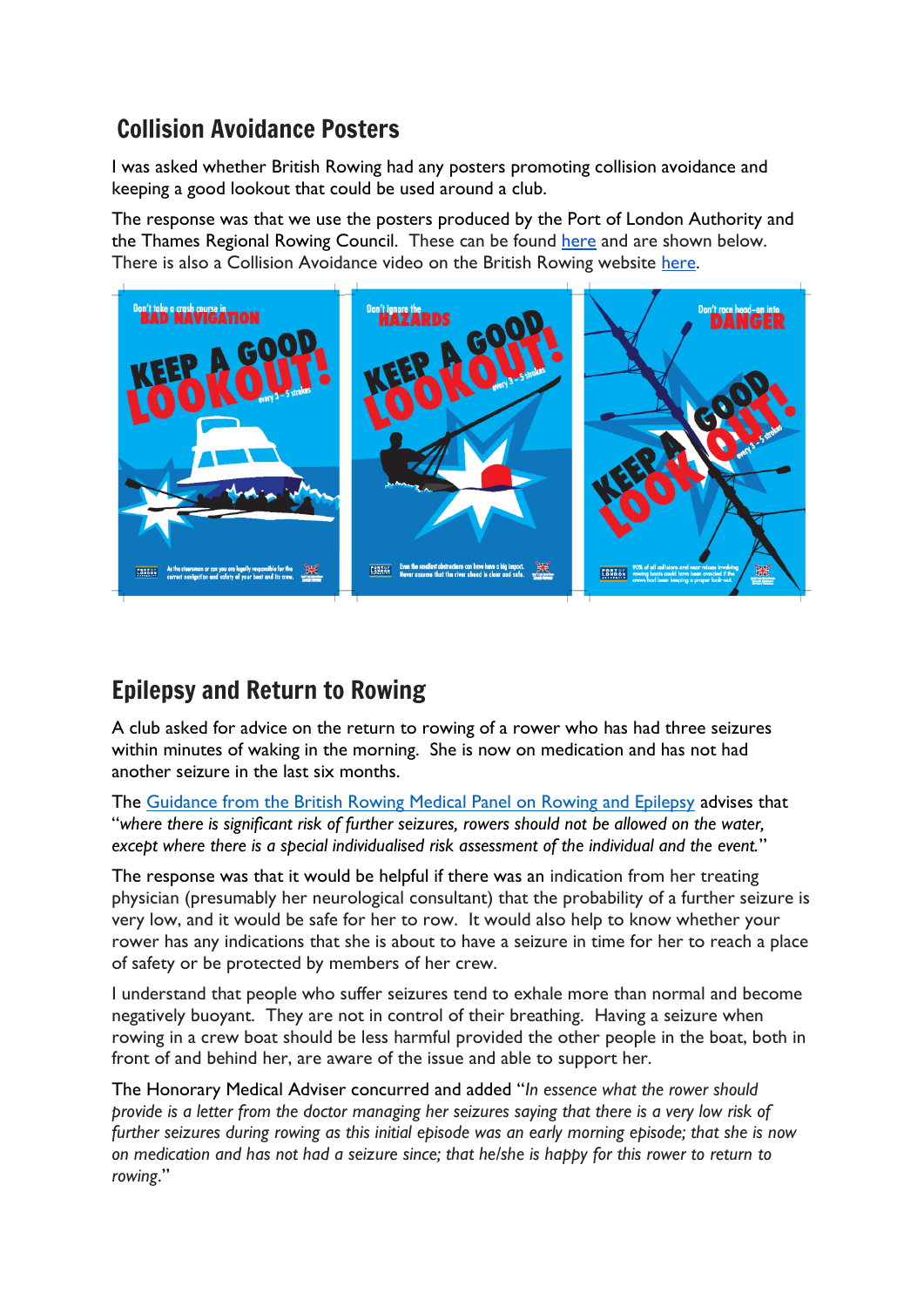## Contingency Plans

I was asked whether the following sentence as applied to events - any type not just rowing but including social events, etc.,- makes sense.

*"Do you have a contingency plan for your event/competition? For example, if you organise a head race for November and your river rises three days before the event, are you able to arrange an alternative venue at short notice, such as a local canal base, perhaps in exchange for a few of the local crews entering for free? or your event suddenly finds itself on the same night at the World Cup final - is there anything you can do to make sure the event still runs? - hire a big screen TV, change the date etc ?* "

*"It's important to have all of the appropriate safety plans and risk assessments to cover these types of situations. "*

My response was as far as the statement is concerned there is some sense in it, but it goes too far. It is, or should be, all about what is likely and what is reasonable, there is no need to go overboard. For example, if you are organising a garden party and wonder what to do if it rains then you may consider borrowing a tent or event shelter. You probably would not hire the local village or church hall just on the off chance.

If something happens a day or two before the event starts, then cancellation or postponement has to be an option.

If you are concerned with things going wrong during the event, then you would have response (or emergency) plans. For example, if you hear thunder then you would follow the 30:30 rule. Most event committees have been running their events for years and have this all worked out.

In absolute terms, the sentence in red is true but the interpretation has to be reasonable. Risk assessments are based on the combination of probability and severity. We can judge some things to be so unlikely that there is no need to plan for what to do if they did happen.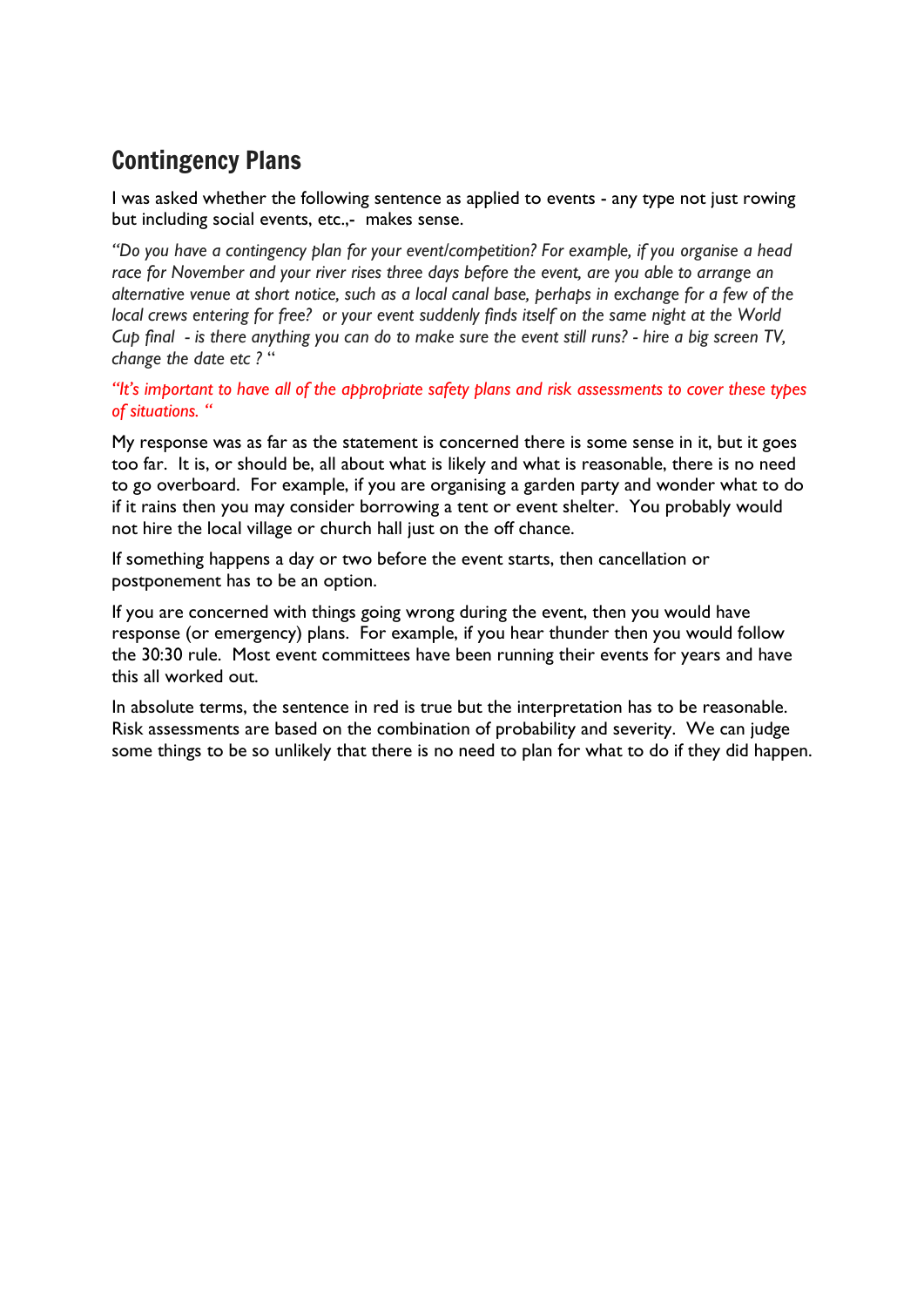## Lightning (again)

There was a discussion about action to take in the event of lightning. It was suggested that if a boat was some distance from its own boathouse when a thunderstorm started then the crew should lie flat in the boat and hope that the lightning misses them.

My response was we should think about prevention. If lightning is forecast, then crews should not find themselves far from their boathouse or on the water at all. We need to be careful to attend to the forecasts and act accordingly. In some areas any landing point should do. It may be possible to get off the water and find shelter in someone else's building or vehicle, as described in an incident report summarised above.

I do not like the idea of rowers staying on the water during a lightning storm or event. Please read the [Lightning Safety Alert,](https://www.britishrowing.org/wp-content/uploads/2020/08/Safety-Alert-Lightning-August-2020.pdf) and read the RoSPA statement on "Lightning at [Leisure"](https://www.rospa.com/leisure-safety/advice/lightning) where it says that "*water will transmit (lightning) strikes from further away*".

Please remember that water, carbon fibre (e.g., in boats and blades) and metal components in boats (e.g., riggers, stretchers, under-seat rails, etc.) all conduct electricity.

USRowing's guidance on thunderstorms is clear: "*Do not row in an electrical storm. Lightning detectors are inexpensive and can clip on your belt. If you are on the water and see lightning, hear thunder, or notice your hair standing on end with static electricity, head for the nearest shor[e\[2\].](https://rowsafeusa.org/thunder-and-lightening/#_ftn1) If the storm is upon you, take your boat ashore and wait for the storm to pass."*

I have recently been sent further information on lightning and this link to [an Analysis of](https://www.weather.gov/media/safety/Analysis06-19.pdf) [Lightning Deaths in the US](https://www.weather.gov/media/safety/Analysis06-19.pdf) (thanks Mike). This reinforces the advice to be:-

- willing to cancel or postpone activities
- aware of approaching or developing storms and
- able and willing to get to a safe place quickly

Even though deaths from lightning strikes are rare, our guidance is responsible, clear, and consistent with all other authorities. In the event of lightning then get off the water and get into shelter!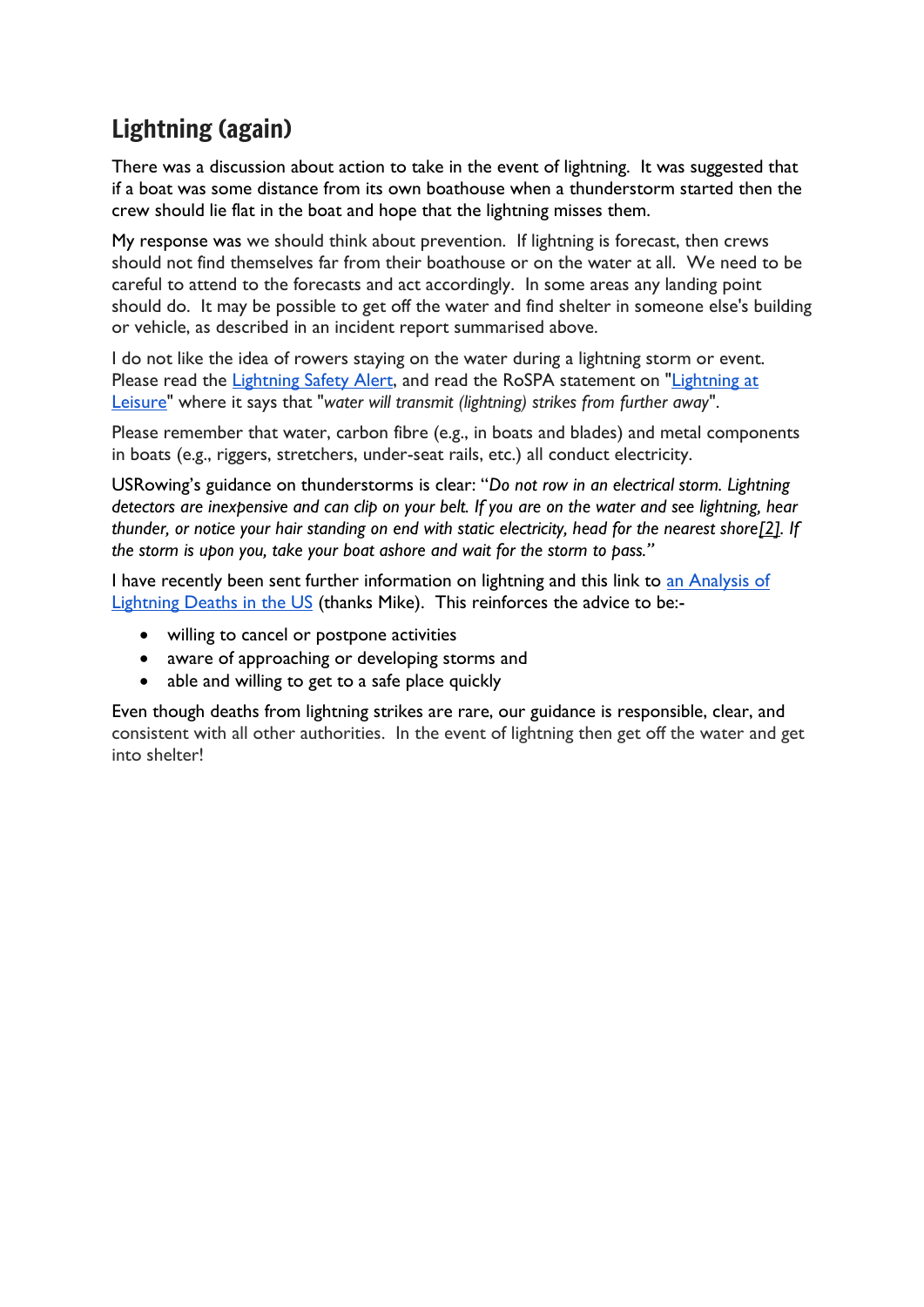## Appendix 1 - The use of CPR and AEDs in Rowing Incidents

## **This is taken from previous monthly reports**

## **April 2021**

"Recovered Cardiac Arrest

In April there was another incident where a club member (a coach) collapsed outside the club and was treated using CPR by members of the club. This is remarkable as, according to the Resuscitation Council UK (RCUK) website, in the UK fewer than 10% of all the people in whom a resuscitation attempt is made outside hospital survive.

The coach was talking to a colleague when he collapsed, unconscious and apparently gasping for breath with a weak or non-existent pulse. After a few moments assessing him, an ambulance was called, and CPR was commenced. CPR was continued by several people in relay. The ambulance arrived soon after and the care was transferred to the paramedics.

The gasping for breath is called agonal breathing – it is classic in the very early stages of a cardiac arrest and is believed to result from a reaction in the brain to the low oxygen levels perfusing the brain. Agonal respiration is **not effective** and unfortunately it is often confused with normal respiration, and this delays resuscitation.

The coach survived, he subsequently had two arterial stents inserted to treat blocked and partially blocked arteries. He is at home continuing to recover.

The people involved at the club were congratulated on the skilled and effective support that they provided. Our Honorary Medical Adviser commented that "*everyone performed* extremely well and that the patient can be grateful to his rowing club colleagues that he is doing so *well*". Information on basic life support in a simple format is available [here](https://cprguidelines.eu/) and there are posters providing a step-by-step guide to Basic Life Support here.

If you are interested in learning more about how to deliver CPR then, according to the RCUK website "*training in CPR is provided by many organisations, and some classes also include* instruction in the use of an AED. Many different kinds of training are provided, ranging from 'hands*on' classes with training manikins to purely internet-based distance-learning instruction. It is recommended that training should include practice on a training manikin.*

*Many ambulance services also teach the general public: contact your local service for further details.*

*The voluntary first aid organisations (for example St John Ambulance, St. Andrew's Ambulance, The British Red Cross and the Royal Life Saving Society) provide instruction; contact the branch nearest to you for details. There are also many private first aid training companies that provide training, and an internet search will identify those in your area*. "

My favourite readily available resources are the Resuscitation Council UK Lifesaver Interactive films available [here.](https://life-saver.org.uk/) "